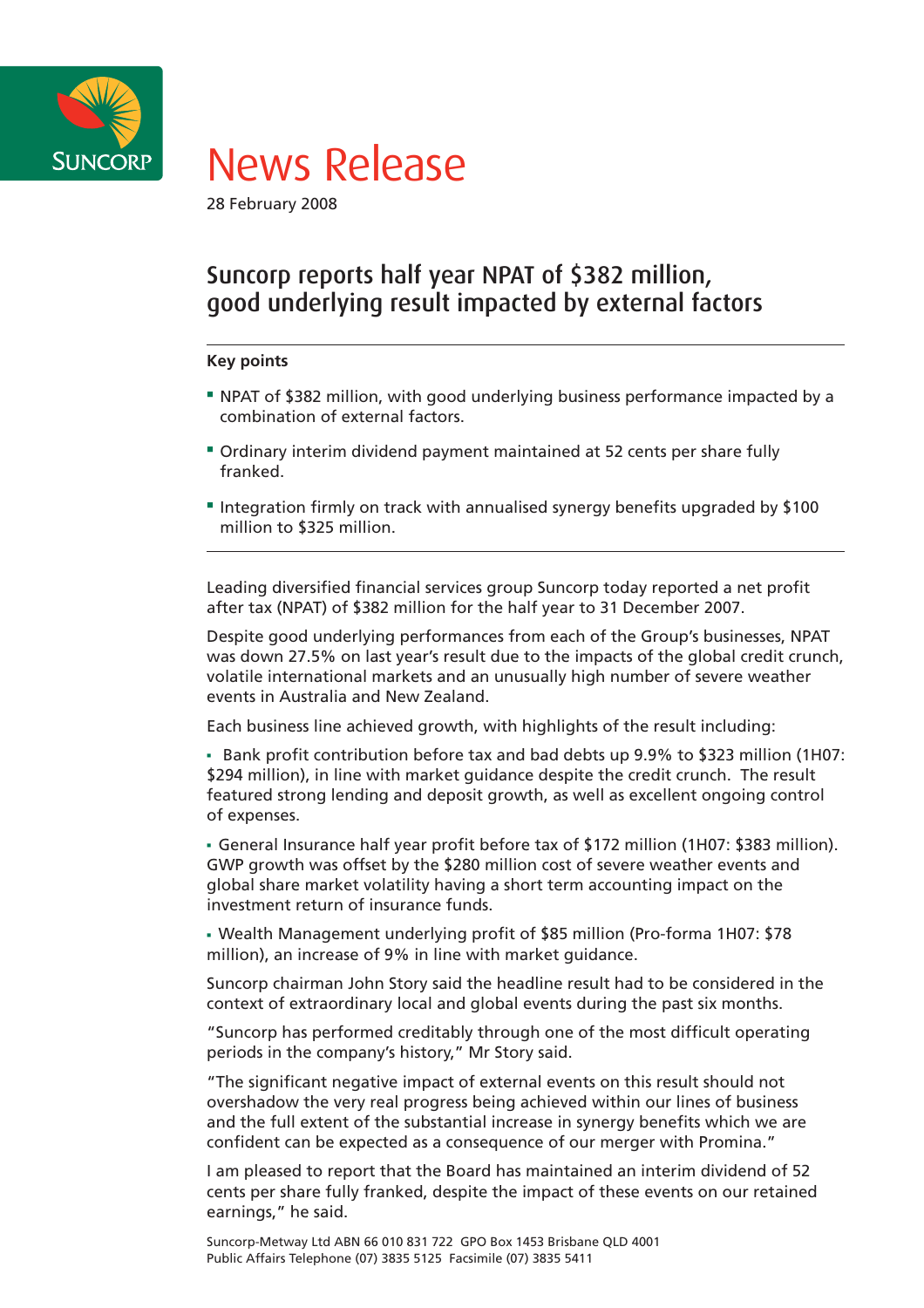

# News Release

Given the impact of extraordinary events on the first half, and in order to provide capital flexibility and fund banking growth into the future, the Board has decided to partially underwrite the interim dividend reinvestment plan."

Suncorp chief executive John Mulcahy said the Group's underlying profitability and performance was solid and in line with guidance provided to the market.

"It reflects highly on the overall quality of Suncorp's businesses, management team and employees, that we were able to respond to the challenges of the half, while also maintaining business growth and successfully progressing a highly complex and demanding merger," Mr Mulcahy said.

"The portfolio of high-profile, trusted brands we offer across our business lines are performing well, delivering innovative customer-focused products and services to a steadily growing customer base," he said.

#### **Integration update**

Mr Mulcahy said great progress had been made on integrating the Group's businesses following the completion of the Promina transaction.

"Everything we have learned about our combined businesses throughout integration has underscored the significant new opportunities now available to Suncorp as a result of the merger," Mr Mulcahy said.

"Our new business model, combining the best of both organisations, is in place and rigorous analysis, involving more than 400 people, has enabled us to upgrade annualised synergies by \$100 million to \$325 million."

"We now expect to deliver more synergy benefits by June 2009 than we otherwise would have expected to deliver – in total – at the end of June 2010," he said.

"The management team has, through the integration work they have completed and their efforts in maintaining business momentum, proved their ability to execute a complex integration, while our employees have maintained the customer focus that was a trademark of both legacy organisations."

### **Outlook**

Mr Mulcahy said external factors such as volatility in global credit and equity markets and weather events are likely to impact the Group's outlook for the full financial year.

"We expect that global credit markets will remain volatile in the short term with little prospect of immediate contraction in credit spreads. In the event credit spreads widen further it is likely the banking sector will move to adjust its lending rates to appropriately reflect the increased cost of funds," he said.

"This gives us confidence that the full year impact of the credit crunch will be no more than our October 2007 forecast of \$10 million to \$15 million pre tax."